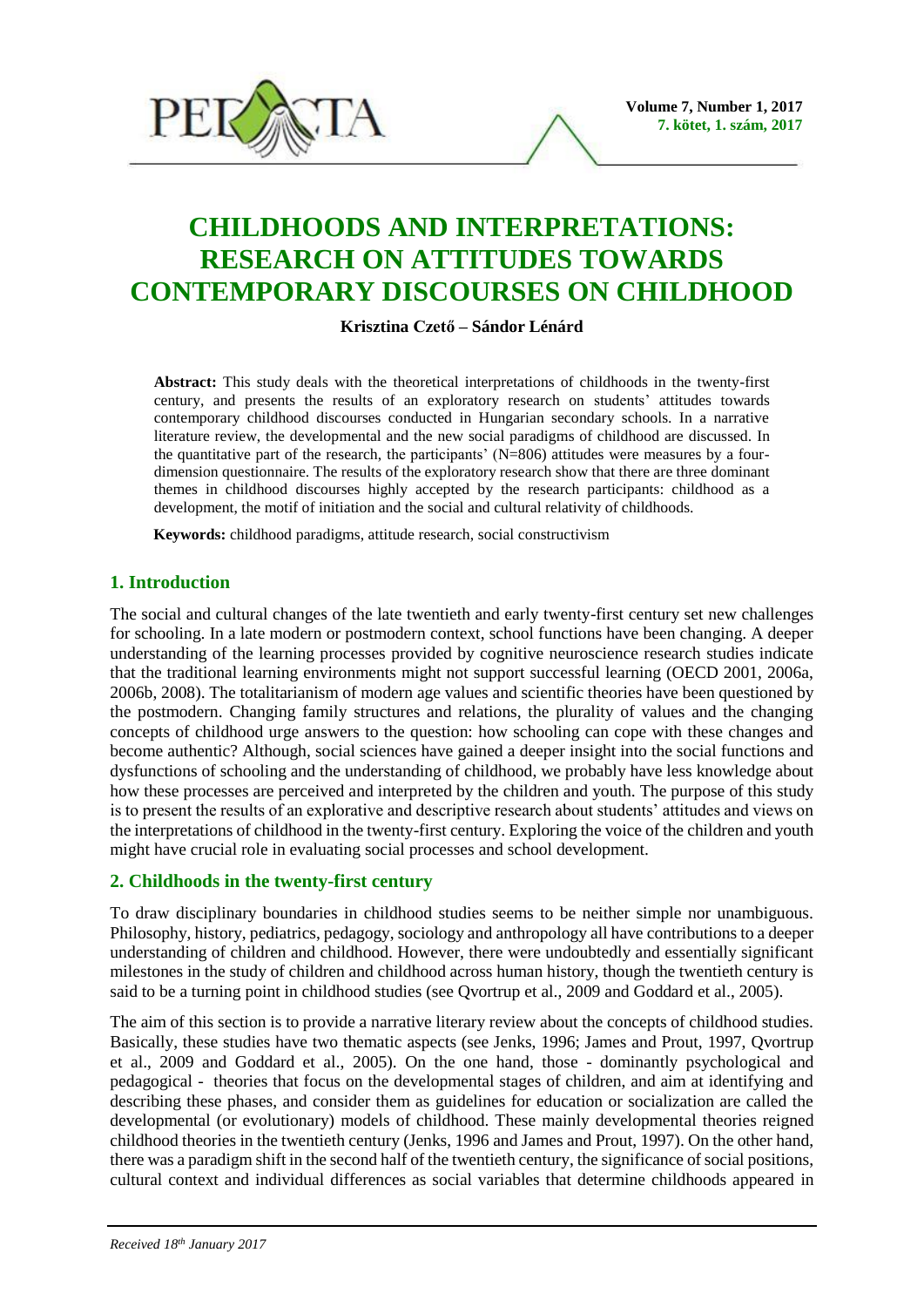scientific discourses. While children, in scientific discourse, before the 1960s and 1970s were 'human becomings', they became 'human beings' (see Jenks, 1996; James and Prout, 1997., Qvortrup et al., 2009 and Goddard et al., 2005).

# **3. The 'human becomings' paradigm: the evolutionary or developmental models of childhood**

As it was superficially listed above, the evolutionary model of childhood refers to those psychological and socialization theories – dominantly developmental approaches – that consider childhood a phase of 'natural growth' (see Jenks, 1996; James and Prout, 1997 and Woodhead, 2009). These theories put the focus on biological and social development as central motives of the early years of humankind. 'Development' – as Woodhead (2009) writes in his study – seems to be a 'core construct in Western societies' (46.). One the one hand, development means change, one the other hand, development implies that changes follow 'an ordered, rule-governed plan' (Woodhead, 2009,46.). In this sense, development usually indicates a progress resulting in physical and psychological growth. As a consequence, 'development, 'rationality', 'naturalness' and 'universalism' are the key themes of this paradigm. From a developmental perspective, childhood is associated with simplicity and irrationality, while - as a consequence of a developmental progress - adulthood implies complexity and rationality. As James and Prout (1997) summarize *"[c]hildhood is therefore important to study as a presocial period of a difference, a biologically determined stage on the path to full human status i.e., adulthood* (10). To illustrate the roots of the concept of "natural growth", Jenks (1996) evokes evolutionist anthropological views from the nineteenth century. Nineteenth century social thought was determined by the assumption that different from the 'civilized man' considered to be savage. In this analogy, the child was observed as different from adults and less developed, thus child was perceived as savage. The path from primitive thought (meant to be childish/savage) to rational thought (meant to be a rational adult) embodied development. From the last decades of the nineteenth century there had been a growing interest in describing and understanding children's development. Darwin's theory of evolution was a milestone for developmental studies, and a quest began to understand the significance of immaturity of the early years in humans' life. Developmental approaches routinized and naturalized childhood, and later, in the twentieth century, child development studies became widespread and influential (Jenks, 1996 and Woodhead, 2009).

Biological and cognitive development were considered to be natural and universal passages to adulthood, and intellectual, moral and personal developmental theories were constructed. The models of Piaget, Kohlberg and Erikson about cognitive and emotional development, and socialization theories monopolized childhood theories by depicting childhood exclusively as the period of learning to participate in the society, and growing up from an immature, irrational, incompetent, asocial and acultural state. In addition, power relations were also implicated in these theories since the stages or milestones of the growing process were determined by scientific observations from an adult perspective (Jenks, 1996; James and Prout, 1997 and Woodhead, 2009).

## **4. The 'human beings' paradigm: the new paradigm**

Developmental studies were criticised harshly by the emerging new Childhood Studies in the second half of the twentieth century. On the one hand, developmentalism was said to aim at universalizing the different cultural forms of childhood by laying down universal theories about 'the child'. The attitude behind singularity was charged with suggesting overgeneralization of childhood that pales cultural differences. On the other hand, developmental studies were also accused of objectifying the children who – probably - were treated as de-personalized objects in the research process by which these studies reinforced power relationships. Research conducted with children in order to gain a deeper insight into the physical, emotional and cognitive progress perceived the child as 'human becomings' rather than 'human beings' (Woodhead, 2009). The twentieth century was said to be the century of the child. By this proclamation, the concept of a child-centred society has emerged that implied special focus on childhood sciences, education and on legal and welfare institutions (James and Prout, 1997). Although the biological facts of birth and infancy still strengthened the evolutionary paradigm of childhood, a "challenge to orthodoxy" has appeared (James and Prout, 1997, 14.). The developmental model – as Jenks (1996) argues – contemplated childhood as an elementary form of organization. In this sense,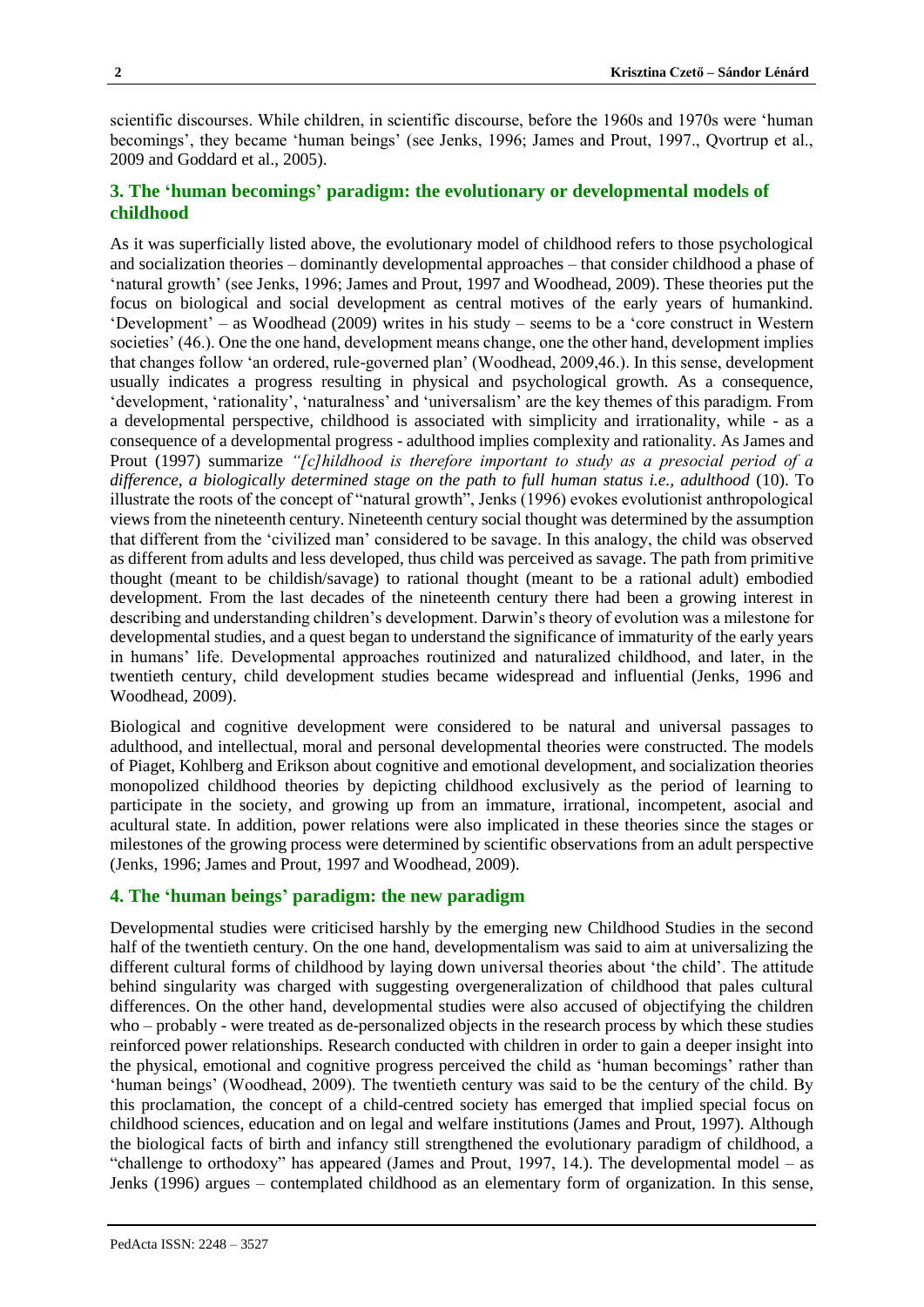childhood was a universal, preparatory period of human life, a process of natural maturing. The theories of Phillipe Aries (1962) and Lloyd De Maus doubted this hegemony of the evolutionary model by rejecting universality and naturalness. Philippe Aries' assumption - claiming that in medieval society the concept of childhood did not exist, and it was only between the fifteenth and eighteenth century when childhood as a concept emerged, - fostered new attitudes in childhood study and doubted the 'motif of universality'. Lloyd De Maus stated in his theory that however childhood is universal, parents have changed. A new paradigm in childhood studies appeared (Jenks, 1996). These interpretations suggested that childhood is a social construction of a particular historical, cultural and social context.

James and Prout (1997) call these narratives the Emergent Paradigm, according to which childhood must be interpreted as a social construction. The theory of childhood as a social construction provides the interpretation of the context of children's life. This paradigm also suggests that it is biological immaturity that is universal and natural characteristics of human beings, while children are active participants in the construction of their social life. The term childhood – supposing that it is single and universal in nature - cannot be interpreted, only childhoods can be described since it is the 'structural and cultural components of societies'. Studying social relationships and cultures by exploring children's voice change the passive status of children and see children as social actors (Jenks, 1996; James and Prout, 1997 and James, 2009).

#### **5. Synthetizing childhood theories**

In the previous sections of this paper, we highlighted the thematic aspects of childhood studies. Developmental theories and the narratives of the new paradigm – as it was detailed – basically put children in different positions, and thus – in certain aspects - they seem to be contradictory. Qvortrup (2009) offers two interpretations of childhood that – in our interpretation – might temper the above described dichotomy. Qvortrup (2009) suggests that childhood can be interpreted as a '*period*' and as a '*permanent structural form'*. The term 'period' describes one's individual childhood, the individual's personal transition to adulthood. It signs a length of time in one's life, and this particular life phase can truly be a development.

"*The dynamics of child development lies in major changes in an individual's dispositions, as we know them from several models of child development […]: from […] immaturity to maturity from […] incompetence to competence, from […] incapacity to capacity, and so on. Since these and most other changes described by developmental psychology are invariably depicted as movements from a less to a more desirable state, it seems to coincide with normatively stipulated anticipations of improvements as the child accomplishes the transition to her/his adult life phase*". (24.)

Permanent structural form – besides the period interpretation – symbolises that childhood might change historically but also remains permanent in societies. Childhood might change in different historical periods (that can be the development of childhood), but must remain identifiable and recognizable in societies. Considering childhood a permanent structural form abstracted it from the individual level (Qvortrup, 2009).

Interestingly, however developmental narratives – as opposed to social construction narratives – have been criticized because of their normative, universal and hierarchical nature, the concept of development - as a transition- reappears in the structural form approach too.

#### **6. Constructions of childhood in the twenty-first century: contemporary discourses about childhood**

Buckingham, in his book about the consumer child, evokes social constructivism to understand, define or – alternatively - redefine social problems. Social constructivism – as Buckingham (2011) argues – implies that in contemporary societies the moral contents of 'right' and 'wrong' are not clearly defined. The social and cultural context of a hypothetical problem can alter its evaluation. Social problems are constructed through this 'framing' process, and identified as phenomena, but these assumptions are changeable (Buckingham, 2011). In this process, there are so called 'claim makers', who construct or alter the judgement of the perceived social problems. These claim makers can be politicians, the media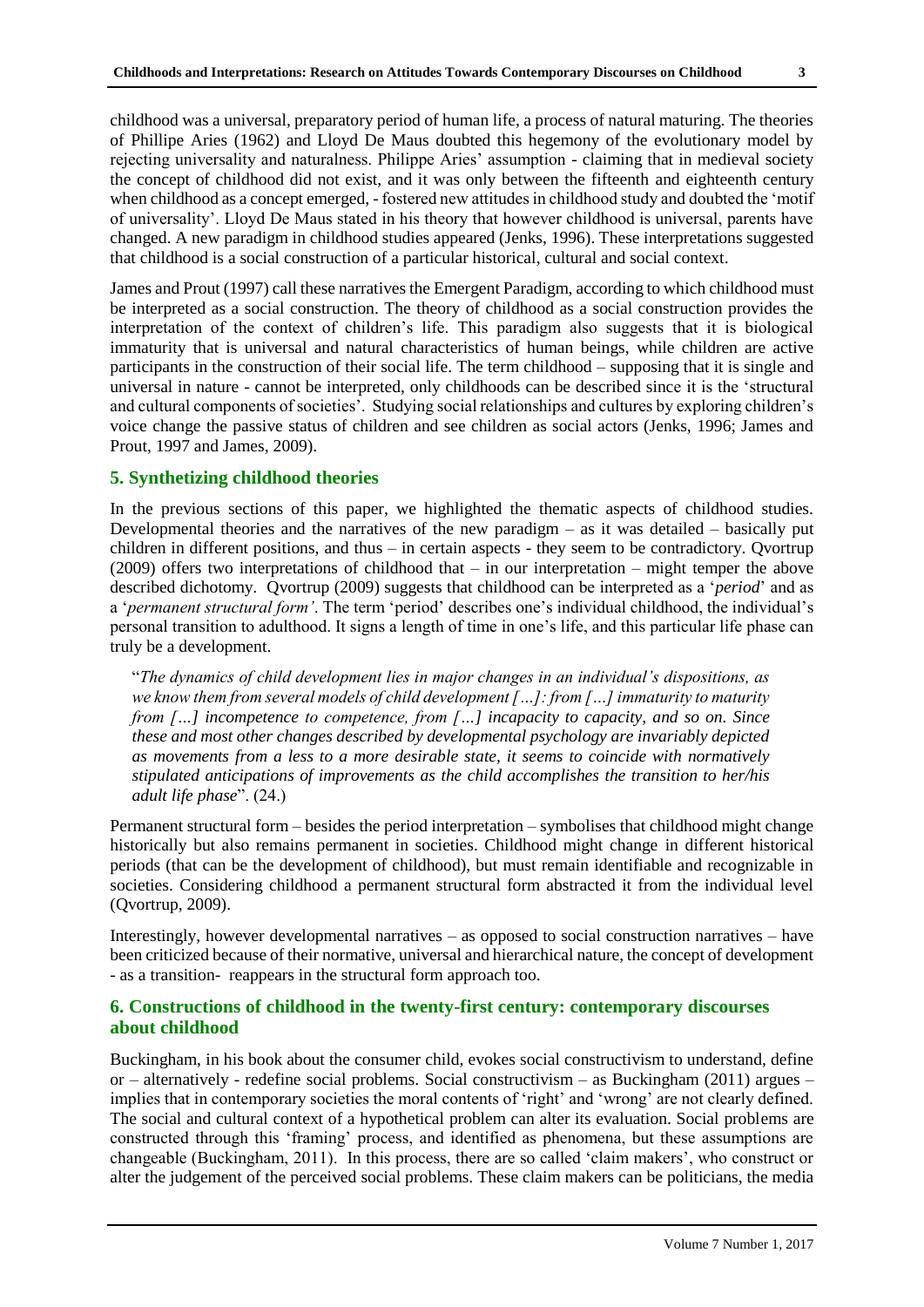or scientific researchers who make problems or themes (that can alternatively become problems) publicly visible. Childhood in this century are absolutely framed by such themes that can be interpreted as either child-friendly or child-abusing. These 'popular' frames surrounding childhood are hurried development, consumerism and media culture.

# **7. The image of the hurried child**

Previously in this study, we have already evoked Qvortrup's (2009) interpretation claiming that childhood can be a period (i.e. an individual developmental phase) and a permanent structural form within societies. Concerning the individual developmental aspect of childhoods, Elkind (2001) proposes that, in certain social classes, the natural process - (or we might say perceived as natural in a social context) of development in childhood is accelerated. Elkind (2001) introduces the concept of the 'hurried child'. The term 'hurried' refers to the phenomenon that children are forced to grow up fast by the pressure on early intellectual achievement, and an adult like behaviour is promoted by the media. In this narrative, in the Cold War era, the launch of the Sputnik in the Soviet Union was a symbolic criticism on American education and motivated strong curriculum movements in the United States. Early intellectual development became desired and widespread in middle class families. Later, as Elkind (2011) discusses, standardizations of educational achievements and international assessments similarly foster to achieve intellectual and cognitive developmental stages earlier.

Besides education, another catalyst of this 'hurrying' process is the media. The behavioural patterns and values that are conveyed through commercials, advertisements and programmes made for the young audience manipulate and motivate children and youth to behave like adults and act as adult consumers. These processes increase children's stress level, toss them toward premature sexuality and cause mental and health problems (Elkind, 2011). Elkind's narrative about the hurried child – in our interpretation – depicts the 'myth of lost innocence'. This theory put children in passive positions suggesting that they are victims of their social context.

## **8. The image of the consumer child**

In Qvortrup's (2009) model, childhood is also a permanent, recognizable and identifiable structural form within societies. Although, in the twenty-first century, there are narratives that claim that the borders between childhood, youth and adulthood is eroding. Similarly, these discourses centre on childhood consumerism and argue that the harmful and violent contents and sexual materials taint children. Children – again - are portrayed as passive, innocent and incompetent victims of the material world who are corrupted and exploited 'Toxic childhood' or the 'loss of childhood' are usual terms of this discourse (Buckingham, 2011). Probably, the above superficially listed images of children are the oversimplifications of the social context of contemporary childhood. This study attempts to highlight that in the interpretation or 'framing' processes (see Buckingham, 2011) the study of the social and cultural context can be crucial. Similarly to Buckingham (2011), – we strongly agree – that children are neither 'passive victims' nor 'empowered social actors' (226). As Buckingham argues children are in a relatively low position in the hierarchy of claim makers, however, we definitely believe that exploring how they interpret childhood and the social and cultural world are one of the key elements of gaining a deeper insight into twenty-first century childhood. On the one hand, as James and Prout (1997) summarize:

*"[C]hildren are and must be seen as active in the construction and determination of their own social lives, the lives of those around them and of the societies in which they live. Children are not just the passive subjects of social structures and processes." (8.)*

Although on the other hand, as Buckingham (2000) also argues, there is a need to understand the extent - and the limitations - of children's competences as participants in the social world.

#### **9. Exploring children's attitudes**

#### **9.1. Research objectives**

In the previous section, those fundamental theoretical assumptions were discussed that form social discourse about the concept of childhood. Nevertheless, childhood studies seem to have less knowledge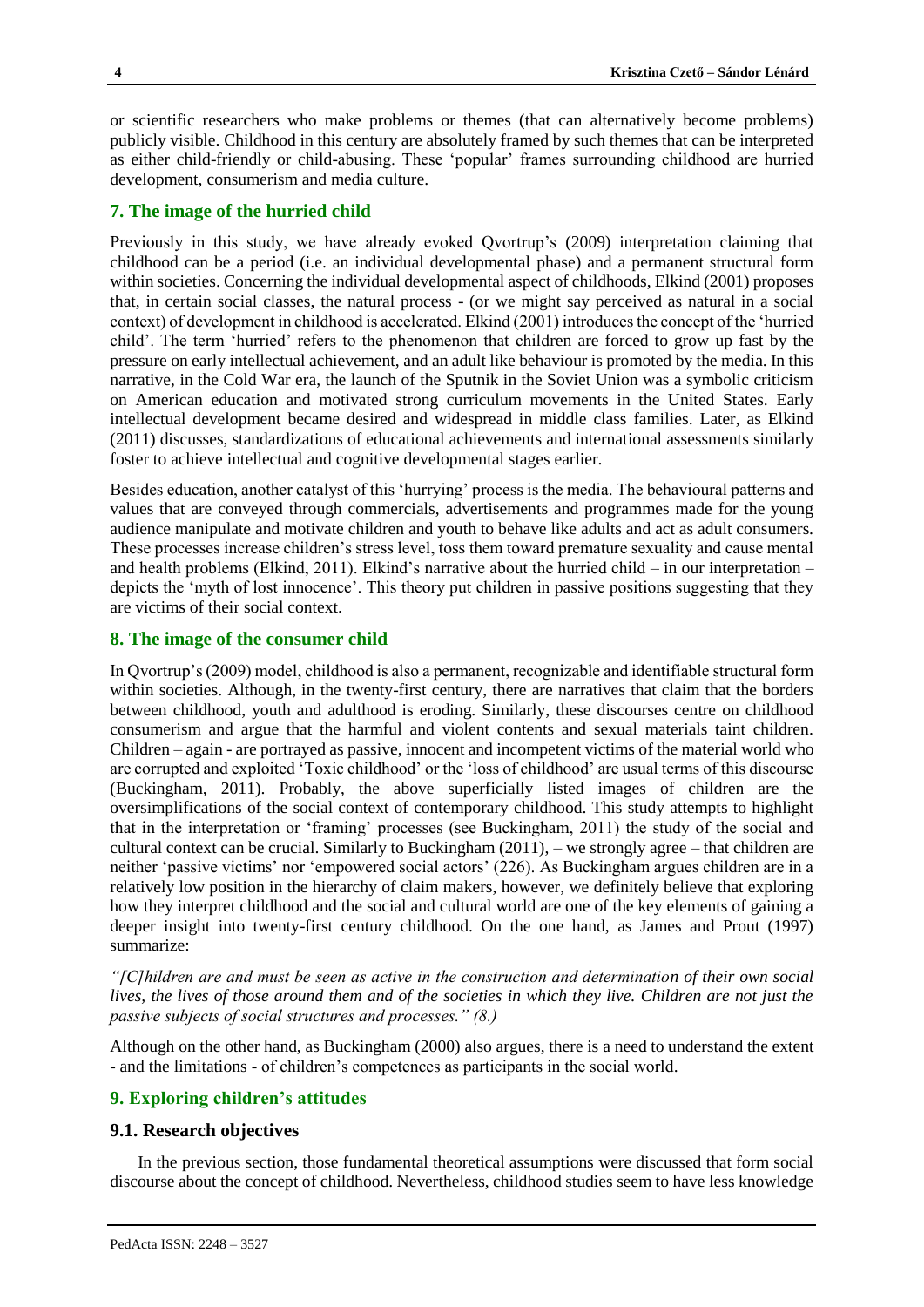about how children themselves approach to these narratives. One way to explore children's voice can be measuring their attitudes towards scientific assumptions. In the following, the results of an exploratory and descriptive research are discussed. The goal of our research was to reveal, describe and interpret sixteen-year-old youths' attitudes and views on the social functions of school, childhood narratives and on the future of schooling. Our research has a quantitative, questionnaire-based segment and a qualitative segment in which focus group interviews were conducted. Present study focuses on one particular segment of the research: attitudes towards childhood discourses.

In the quantitative phase of the research, the focus was on attitudes and views to identify basic cognitive, emotional and behavioural relations. By attitude, we mean "unobservable psychological construct which can manifest itself in relevant beliefs, feelings, and behavioural components (Hogg et al., 2003, 103, and see also Smith and Mackie, 2004 and Fiske, 2006), therefore the three-component view of attitudes was applied.

Since our study is exploratory, at this point of the research process, we prefer to form research questions than strong hypothesises. Our questions were the followings:

- Q1: How do children approach contemporary childhood discourses?
- Q2: Which themes or motifs of childhood studies can be identified as strongly accepted interpretations of the research participants?

## **9.2 Exploring the social context: the research design**

In the literature review, the relevance of the social and cultural context of childhoods were emphasized. Therefore, while constructing research design, we had two objectives to achieve. First, since attitudes are described as associations between an attitude object and its evaluation in the memory, attitudes in some cases might be neither accessible nor conscious (Hogg et al., 2003). Behind attitudes there might have underlying constructs that form them, namely values (Schwartz, 2012). In order to capture these underlying constructs, we also examined the basic value preferences of youths. Second, mapping value orientations aims to reveal whether there are characteristic values of a generational unit in a society. To measure value priorities Schwartz's (2012) Portrait Values Questionnaire was used. A four-dimensional questionnaire was developed to measure attitudes and explore views. In the first block, the attitudes towards sociological narratives of childhood was measured.

### **9.3. Research participants**

The Hungarian compulsory education system is highly selective (see Balázs et al., 2011). The results of the National Assessment of Basic Competencies study reflect that there are remarkable differences in student achievements, socio-economic and socio-cultural backgrounds. Low status students – those with unfavourable economic, family and cultural backgrounds – regularly achieve lower academic results and have less positive school attitude. These differences do not come out only on individual levels but can be discovered between schools, as well. Between-school differences are relatively high implying that in the different school types (i.e. in grammar schools, vocational secondary schools and vocational schools) students' background are basically homogenous. We hypothetically assumed that there might be between-school differences in students' attitudes and value preferences, hence school type and governance (i.e.: state or church) were considered to be basic variables in sampling. By simple random sampling, fifteen secondary schools were selected, and in every schools, two tenth grade classes were chosen to participate in the research (N=806 students). *Table 1* presents the exact sample rate.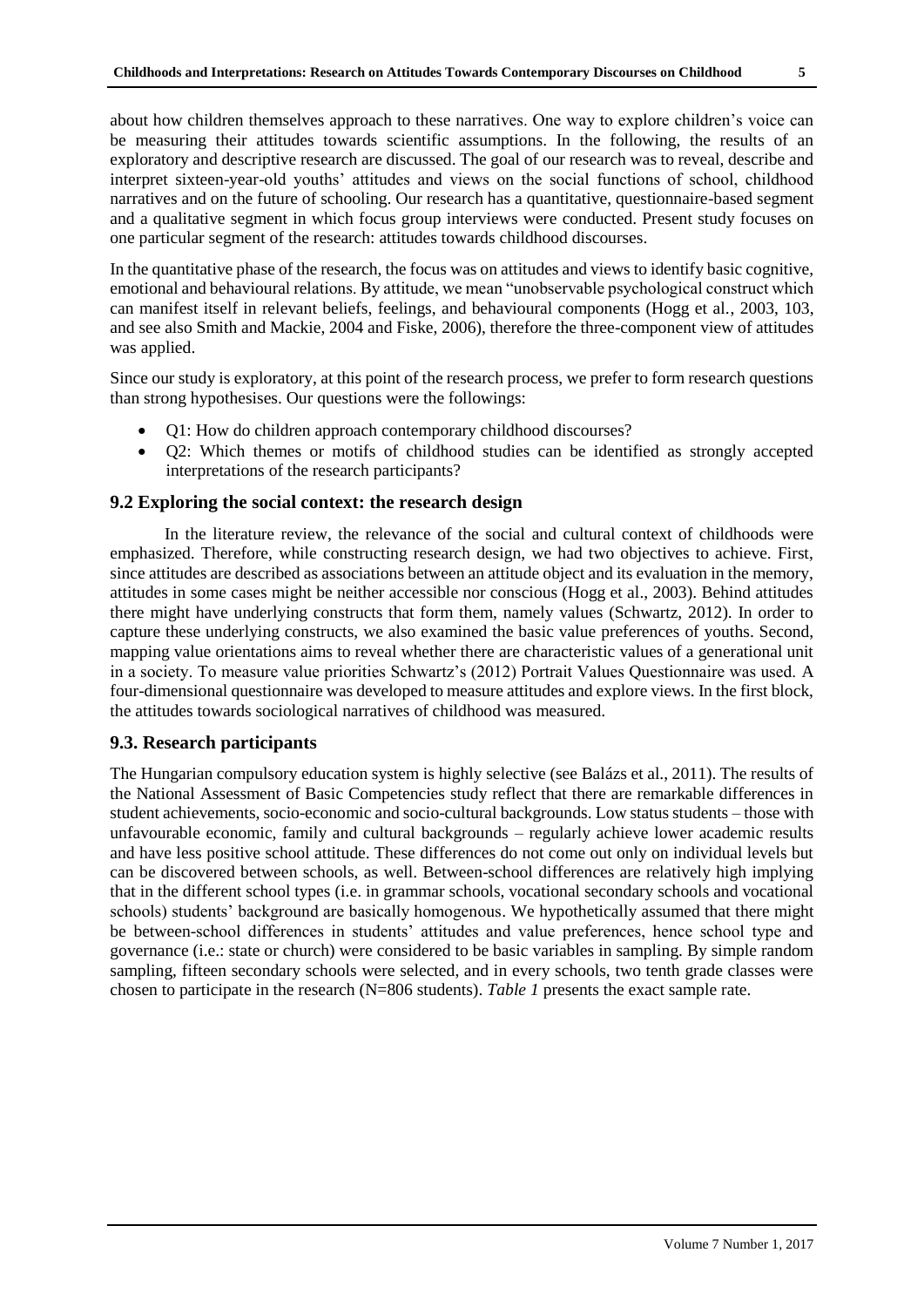|                    |                                         | Gender      |              |
|--------------------|-----------------------------------------|-------------|--------------|
|                    |                                         | <b>Boys</b> | <b>Girls</b> |
| School             | State school students                   | 327         | 302          |
| governance         | Church school students                  | 84          | 93           |
|                    | 4-year grammar school students          | 74          | 191          |
| <b>School type</b> | 6- or 8-year grammar school<br>students | 139         | 125          |
|                    | Vocational school students              | 198         | 79           |

#### **Table 1. The rate of research participants by gender, school governance and school type (N=806)**

# **9.4. Results**

# **9.4.1. Exploring value preferences**

The value orientation of the youths was measured by Schwartz's (2003) Portrait Values Questionnaire (PVQ). The questionnaire consists of 21 items that are short verbal portraits of different people. These statements are wishes, aspirations and goals that imply different values without identifying them (Schwartz, 1999). Participants are asked to evaluate the verbal portraits on a six-point scale by deciding "how much each person is or is not like" them. In his value theory Schwartz identified ten motivational basic values. The ten basic values and the key motifs of them are listed below (see Table 2). Schwartz assumed that these values are in dynamic relations, and can be arranged along a motivational continuum in a circular structure. Closer values imply similar underlying motivations while distant values probably have antagonistic underlying motivations. At this point, it can be important to note that further research (see European Social Surveys and Prazsák, 2010) concluded that values have less antagonistic structures than Schwartz assumed. Hypothetically antagonistic values can be observed simultaneously both within individual and social value structures, as well.

| <b>Values</b>  | Key motifs, goals and aspirations                                                                                           |  |
|----------------|-----------------------------------------------------------------------------------------------------------------------------|--|
| Power          | social status, prestige, control or dominance over people and resources                                                     |  |
| Achievement    | <i>personal success</i>                                                                                                     |  |
| Hedonism       | pleasure, enjoying life, self-indulgence                                                                                    |  |
| Stimulation    | excitement, novelty, and challenge in life                                                                                  |  |
| Self direction | independent thought and action-choosing, creating, exploring.                                                               |  |
| Universalism   | appreciation, tolerance and protection                                                                                      |  |
| Benevolence    | preservation and enhancement of the welfare of people with whom one is                                                      |  |
| Tradition      | respect, commitment and acceptance of the customs and ideas that traditional<br>culture or religion provide the self        |  |
| Conformity     | restraint of actions, inclinations, and impulses likely to upset or harm<br>others and violate social expectations or norms |  |
| Security       | safety, harmony and stability of society, of relationships, and of self                                                     |  |

|  | Table 2. The ten basic motivational values by Schwartz (based on Schwartz, 2003, 268-270.) |  |  |  |  |  |
|--|--------------------------------------------------------------------------------------------|--|--|--|--|--|
|  |                                                                                            |  |  |  |  |  |

In the PVQ, to explore individual value orientations a mean score is calculated for the items that index the different values. In order to gain a better understanding of the value structures, an average score – on the basis of the 21 items – can also be calculated. To correct individual and group scale use differences, Schwartz suggests that centered scores are better to be used. Basically, centered scores (C) reveal variances from the calculated mean scores. Concerning our results, the average score indicating the overall acceptance or rejection of the values – the term "value-richness" is used to describe this mean by Prazsák (2010) – was 4.39 (std.=0.48). This result suggests that the acceptance (i.e.: the perceived similarity of the portraits to the individual) of the ten values is relatively high among the youths. Note that in the questionnaire, participants were asked to mark on a six-point scale their similarity to the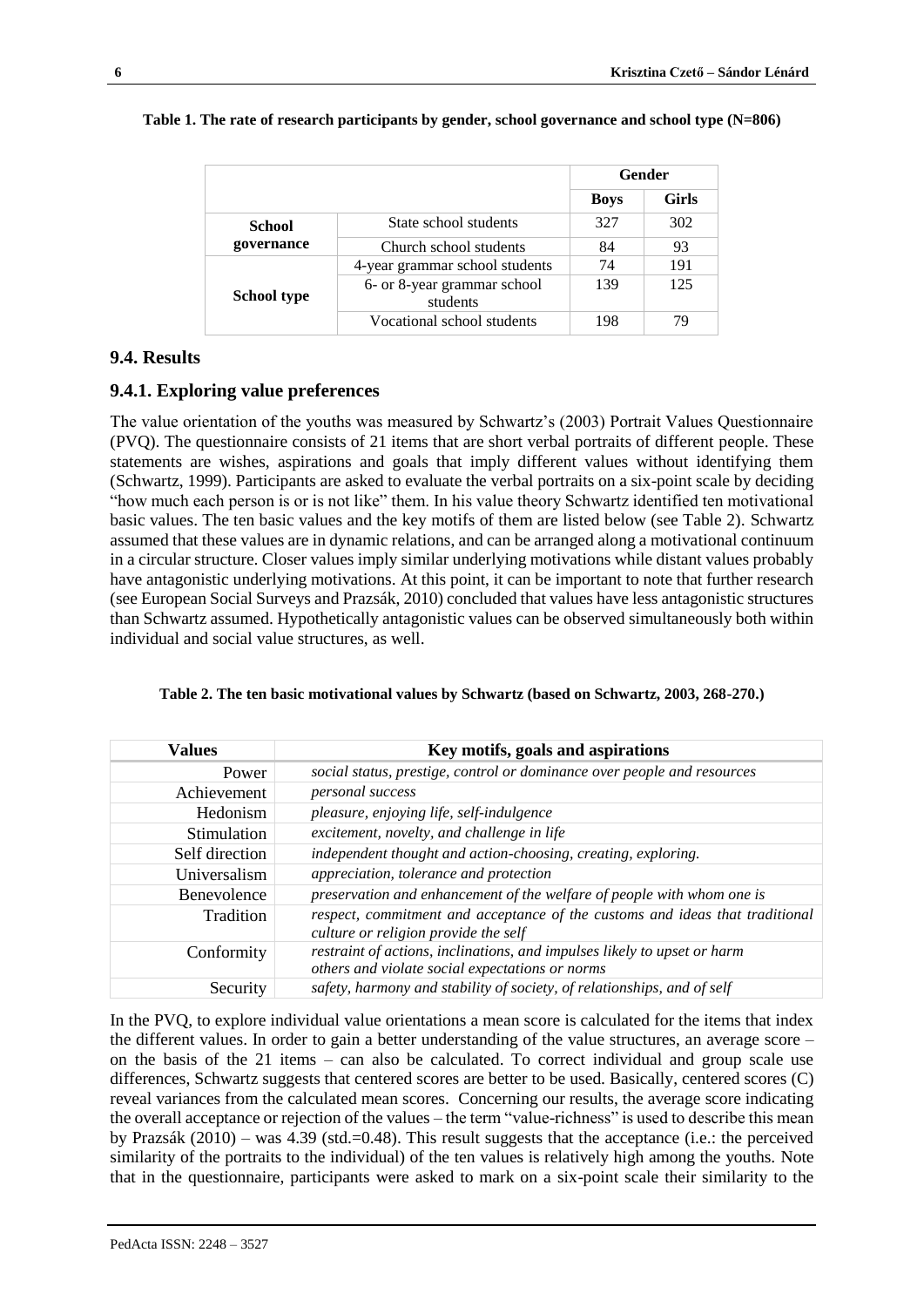described portrait. In the analysis, the scale was transformed, therefore higher values indicate perceived similarity. In this study, the detailed results of the value questionnaire are not discussed since it would stretch the focus of this article. Here, we offer a concise overview of the PVQ results. Interestingly, significant differences between school types and genders cannot be described. Self-direction *(C=0,645; std.=0.75)*, hedonism *(C=0.505; std.=0.76*) and benevolence *(C=0.482; std.=0.68)* seem to be the most accepted values, while power *(C=-0.732; std.=0.751,03),* conformity *(C=-1.085; std.=0.751,01)* and tradition *(C=-0.887; std.=1,01)* are the less important. (Note that standard deviation values indicate that there are considerable individual differences within the sample that rather verify individual valuerichness than neutrality (see Prazsák, 2010).

#### **9.4.2. Attitudes on childhood discourses**

Besides describing value orientation, we intended to explore student attitudes towards contemporary scientific and social discourses about childhood. In the literature review, we concluded that a deeper understanding of the social context and the children's voice might be crucial to interpret social and cultural processes. In the exploratory phase of the research, based on the childhood theories discussed in the literature review, simplified statements were elaborated about childhood, and the research participants were asked to indicate the level of agreement on a five point Likert scale. The statements were arranged into three categories. In the first category, *normative or developmental approach items*  referred to the innocent and idyllic nature of childhood, emphasized development by acquiring competencies necessary for adulthood, and implied child-adult hierarchy. Items in the second category labelled as *childhood as a social construct* described childhood as being diverse across cultures and societies and emphasized children's voice. Items in the third category was statements about child consumerism, media use and the social changes of childhood in the twenty-first century. (For the items of the three categories see *Table 3).*

| <b>Normative and</b><br>developmental approach<br>items                                               | Childhood as a social construct<br>items                        | Childhood in the twenty-<br>first century items                                                                         |
|-------------------------------------------------------------------------------------------------------|-----------------------------------------------------------------|-------------------------------------------------------------------------------------------------------------------------|
| Childhood is an innocent phase in<br>human life.                                                      | Nowadays, children have voice in<br>everyday life.              | By the media, every information is<br>accessible to children, they can<br>know about everything similar to<br>adults.   |
| I think there are certain issues in<br>life in which adults initiate children<br>when the time comes. | In every culture and society, it is<br>different to be a child. | It is good that there are cosmetic<br>fashion<br>products<br>and<br>and<br>electronics especially made for<br>children. |
| Childhood is an idyllic phase in<br>human life.                                                       |                                                                 | Children's lifestyle is similar to<br>adults'.                                                                          |
| Childhood is when adults govern,<br>make rules and decide what<br>happens.                            |                                                                 | It is good that children can take an<br>active part in the media (there are<br>special programs and shows for<br>them). |
| Being a child means that there are<br>certain things that only adults<br>know, and are allowed to do. |                                                                 | Nowadays, the world is more<br>threating for a child.                                                                   |
| Childhood is a way through which<br>one learns everything necessary for<br>adulthood                  |                                                                 |                                                                                                                         |

#### **Table 3. Item categories of the childhood dimension in the questionnaire**

The descriptive results clearly reveal that there are two motifs of developmental childhood theories that are significantly accepted by students. The vast majority of the research participants (73.9%) agree or strongly agree that childhood is about acquiring competencies for adult life. Equally, initiation to adulthood as a motif of childhood is highly accepted (82.5%) by the youths. Attitudes on the items such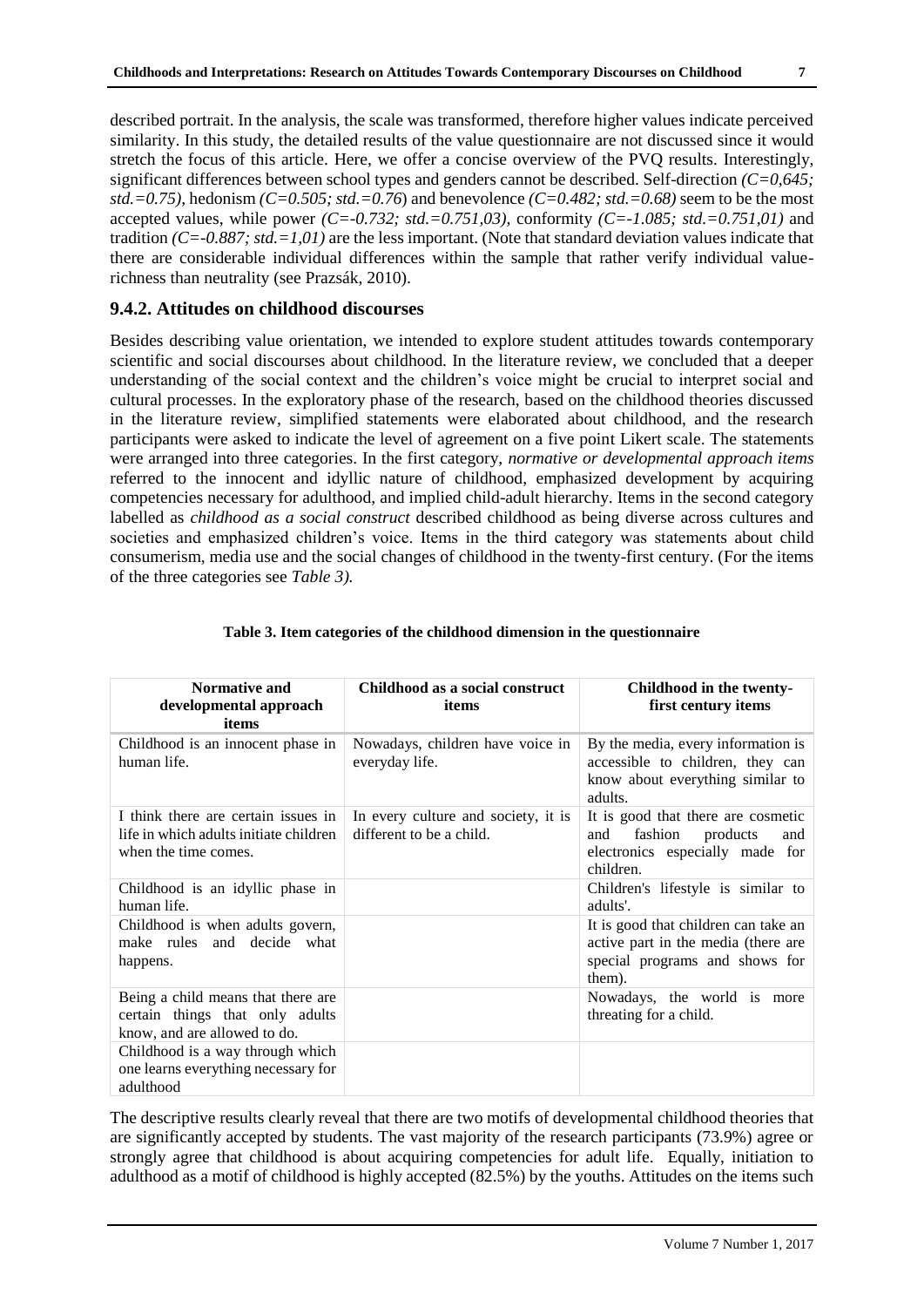as 'childhood innocence', 'idyll' and 'childhood as a lack of competences and knowledge' are more heterogeneous, for detailed distribution see *Figure 1*.

Attitudes towards the assumptions of the emergent paradigm of childhood draw an interesting picture (*Figure 2*). The social and cultural relativity of childhood is highly accepted (81.6%) by the research participants. In our interpretation, this is a peculiarly important result, since similarly to the theoretical assumptions of the emergent paradigm; childhood is interpreted as a social construct by the youths. However, the presence of children's voice is a divisive item. Basically, almost the majority (45.7%) of the participants agree or strongly agree that children have influence on everyday life, but uncertainty and disagreement also characterize the research population.

While theorizing childhood we evoked social constructivism to interpret social and cultural changes that can alter the interpretation of childhood. Consumerism, media use and the vanishing boundaries between childhood and adulthood are characteristic parts of contemporary childhood discourses. Among the participant youths, childhood consumerism is dominantly evaluated positively. 56.3% of the students agreed that it is good that fashion, cosmetic and electronic products are available for children (*Figure 3*).. Items like 'media use in childhood' and 'children's access to information' have contradictory judgement. Children's participation in media programmes (e.g.TV shows) are supported only by 30.9% of the participants. Uncertainty and disagreement are the characteristic evaluation of this item. The unlimited access to information provided by the media is also a divisive item. About the notion of the hurried child a significantly rejected and doubted attitude can be described. Although consumerism and media use have a less threating interpretation, the overall perception of the world is rather unfavourable. The majority (53.1%) of the youths agree that the world is more threating for a child.



**Figure 1. Attitudes on developmental childhood theories (N=806)**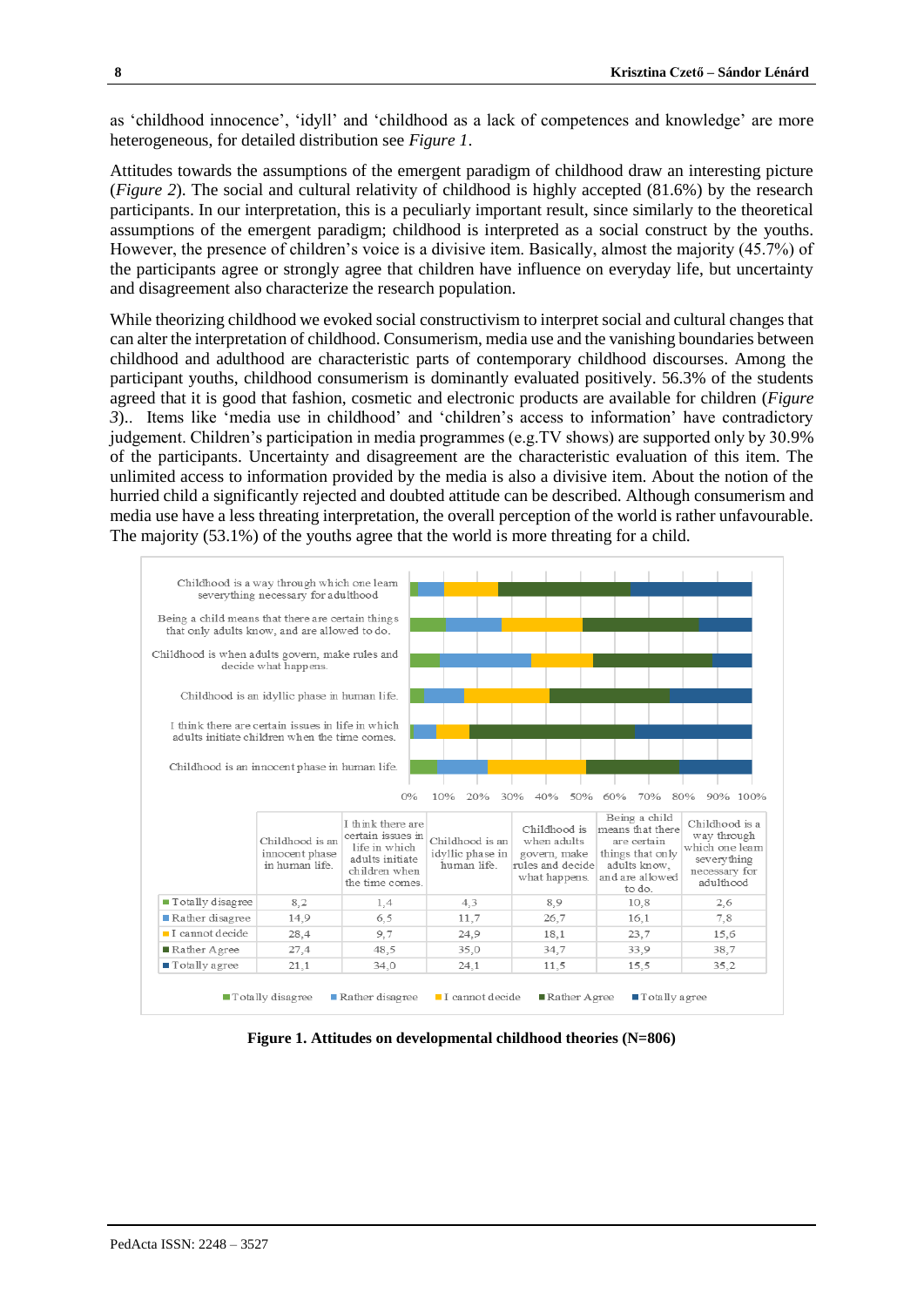

**Figure 2. Attitudes on the emergent paradigm of childhood theory (N=806)**

However, attitudes on childhood theories amongst the participant youths are heterogenous, three characteristic childhood themes can be described. Similarly to the new sociological paradigm of childhood, research participants agree on the social and cultural relativity of childhood, although the perception of children's as actors in this process are divergent. Childhood as a preparation for adulthood by acquiring necessary competences was also a dominantly accepted view. The third assumption that gained absolute agreement is the motif of initiation into adulthood by adults.



**Figure 3. Attitudes on the childhood theories of the twenty-first century (N=806)**

#### **10. Discussion and conclusion**

In this study, we summarized those scientific childhood theories that characterize the construction of childhood in the twenty first century. In a narrative literature review, we revealed that childhood theories basically have two approaches. Evolutionary or developmental theories – as an umbrella term – refer to those theoretical considerations that focus on childhood as a developmental period. In these assumptions, childhood behaviour is characterized by immaturity, irrationality, and these studies aim to describe universal developmental phases as stages of biological, cognitive and emotional progress. Nevertheless, developmental approaches have been criticised because of universalising and materializing childhood without revealing cultural differences. As opposed to developmental theories,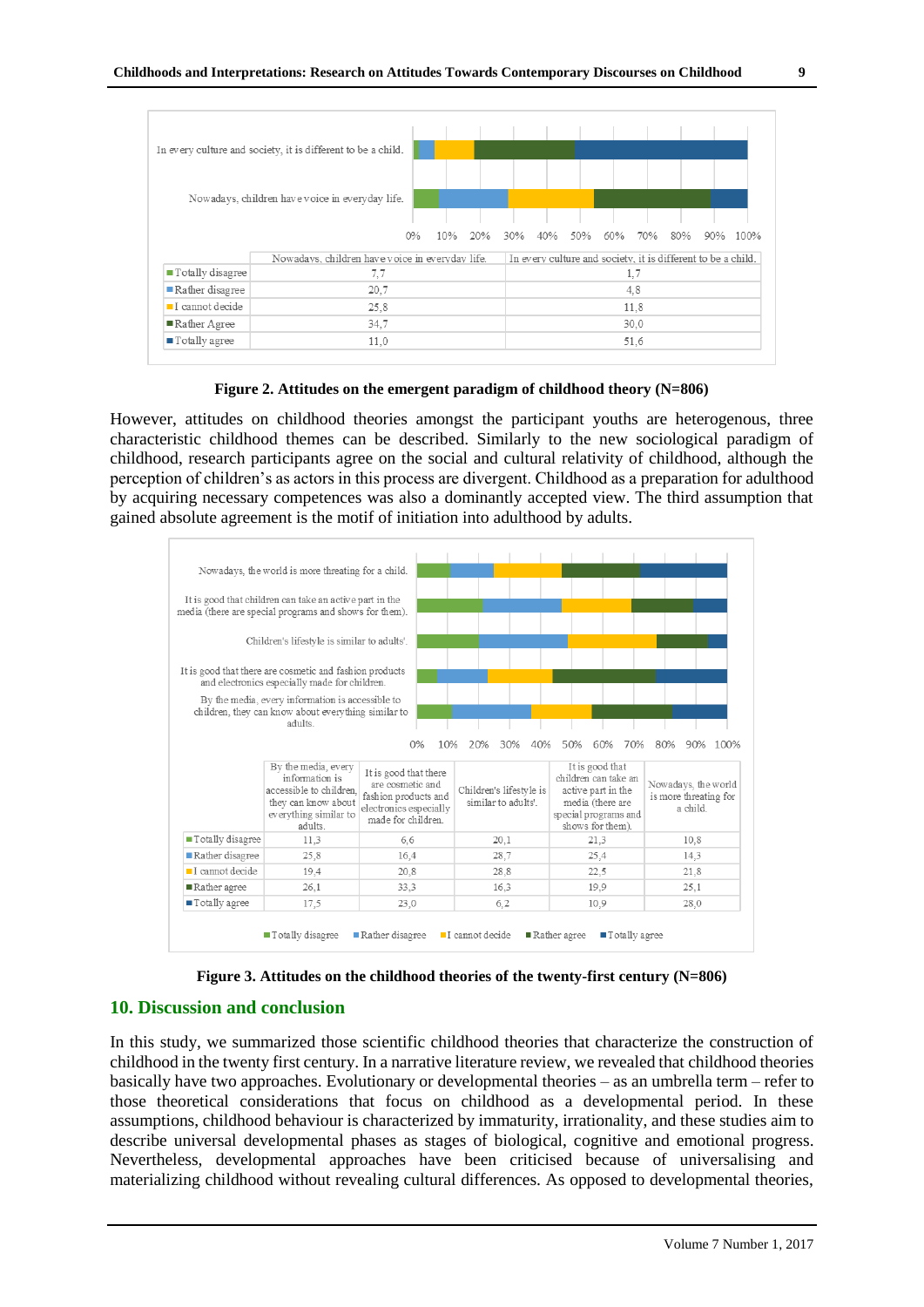the new emergent paradigm of childhood brought new aspects into childhood studies at the end of the twentieth century. This paradigm stated that childhood should be interpreted as a social construct. One cannot interpret childhood, only childhoods can be described across nations and cultures. The new sociological approach gave children voice, and put them into an active position by revealing that children - like social agents - interpret and construct their social reality and relationships. By evoking the assumptions of social constructivism, we reviewed those themes that determine the interpretation of childhood in the twenty-first century. These social discourses – we intentionally do not term them as scientific theories – cover childhood consumerism, media use and the changes of childhood lifestyle. These phenomena are interpreted by a framing process, and the context, cultural specifications and the society dominantly influence their evaluation. However, these changes can be interpreted either as childfriendly or child-abusive, a deeper understanding can only be achieved by putting children in an active status through this interpretation process.

Hence, this empowerment was the aim of our research. In this study, we discussed the results of an exploratory study aiming to reveal children's attitudes and views on schooling and childhood theories. In the quantitative phase of the research, we intended to reveal attitudes on contemporary childhood discourses. As a background study, the value orientation of the students was also investigated. Result of the PVQ revealed that the overall acceptance of values among the participant tenth graders are relatively high. In the explored value structure, power, tradition and conformity were the less important values, while self-direction, hedonism and benevolence are the most important ones. Intending to avoid the accusation of universalisation of research participants, these results can be cultural, social and age characteristics. The Hungarian context is basically a democratic-like and European context, while research participants are in their mid-teenage years. The values structures were in harmony with the attitudes towards childhood discourses. Similarly to the value preferences, the interpretation of childhood was heterogenous, although three characteristic motives can be described. Research participants dominantly accepted that childhoods are diverse in cultures and societies. Interestingly, power and tradition were less important values, even so latent adult hierarchy in the adult-child relationship was verified by the youths. Childhood as the acquisition of adult competencies and the motif of initiation in childhood were typical interpretations. Childhood consumerism was positively evaluated, but media use and childhood media consumerism has ambiguous evaluation.

#### **11. Limitations of this study**

From a theoretical point of view, developmental and new sociological paradigms of childhood might seem to be contradictory. Nevertheless, our study intends to highlight that we strongly believe that these paradigms must be interpreted side by side. On the one hand, developmental theories have undoubtedly results in understanding and constructing childhood that should not be eliminated. On the other hand, since biological immaturity seems to be universal in childhoods, adult hierarchy probably remain constant. As Prout and James (1997) summarizes:

"*[d]espite our recognition that children are active social beings, it remains true that their lives are almost always determined and/or constrained in large measure by adults and there are few instances of children becoming organized at a 'grass roots' level to represent themselves independently*" (28.).

Correspondingly, social constructivism has its limitations. Buckingham (2001) proposes that the rejection of 'objectivism' can easily lead to 'relativism' that can be an obstacle to establish a "*real scale*" for social problems connected to childhood. Therefore, we consider further researches crucial to judge contemporary childhood discourses.

From a researcher's point of view, the research results discussed in this study are part of a more complex research. Therefore, present study is exploratory and descriptive in nature. Hence, underlying correlations, the influence of social and cultural background and gender can only be revealed by further analysis. Finally, quantitative data can ensure insight into the attitudes of a relatively large population, but children's voice must be revealed by qualitative methodology, as well. The results of focus group discussions can supplement the above discussed results.